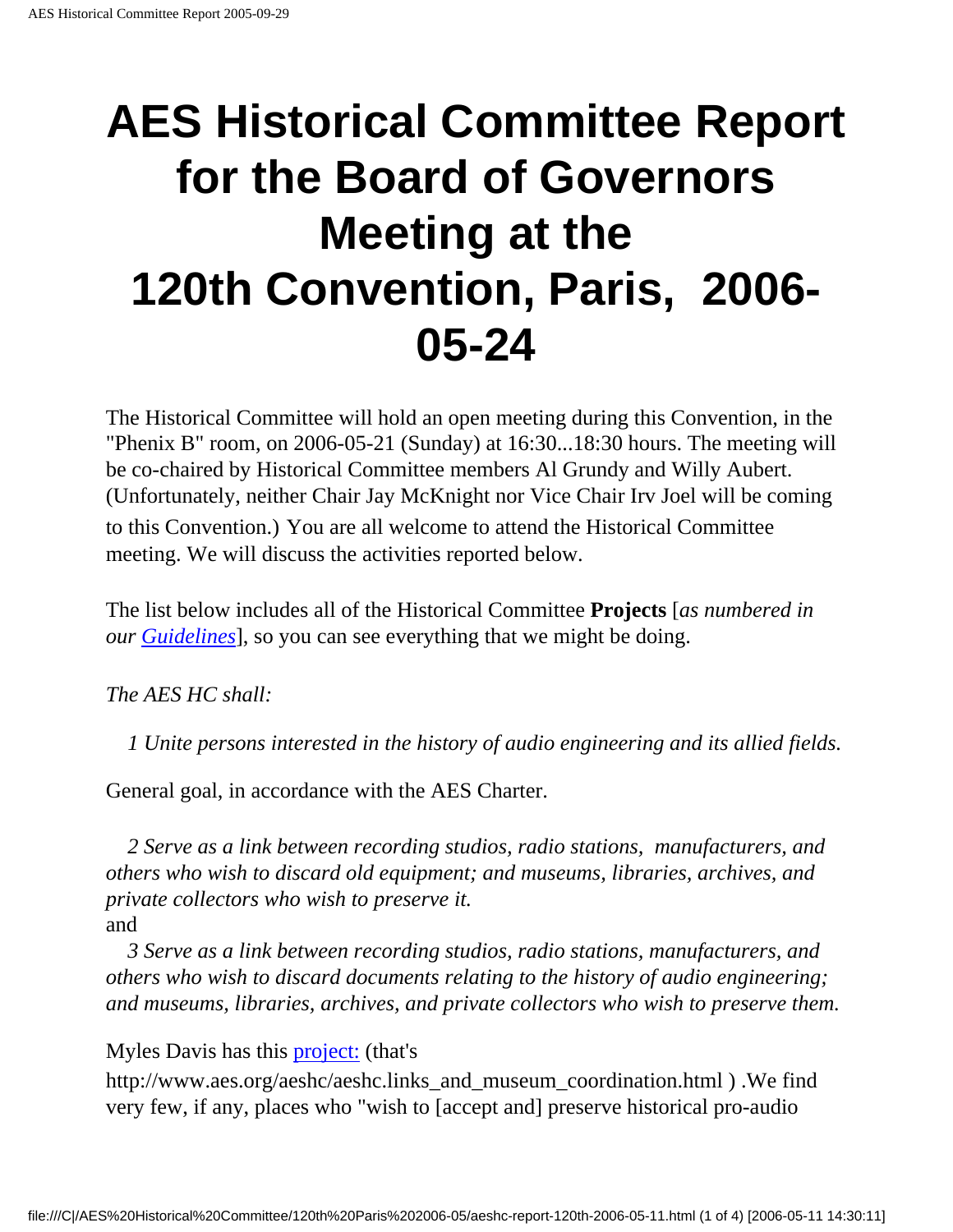equipment and literature." All ideas gladly accepted.

 *4 Collaborate with the AES Standards Committee, SC-03 Subcommittee on the Preservation and Restoration of Audio Recording, and other AES committees and subcommittees, as appropriate.*

Nothing requested, and nothing active.

 *5 Organize and maintain an archive relating to the history of the Audio Engineering Society itself. The AES HC shall not create any other archive, nor any museum or library of its own.*

This is Roger Furness' project. He unfortunately doesn't have time to spend on it, so it is inactive. Some of the organization of our files, like identifying people in photos, needs to be done while those that recognize AES pioneers are still alive. We press Roger gently, but History is at the bottom of his priority list.

 *6 Cooperate with existing libraries, archives, and museums; and with other professional organizations with related interests [e.g., Association for Recorded Sound Collections (ARSC), International Association of Sound Archives (IASA), Institute of Electrical and Electronic Engineers (IEEE), Society of Motion Picture and Television Engineers (SMPTE), Verein Deutscher Tonmeister (VDT)].*

## Nothing active.

 *7 Contact important figures in the history of audio engineering and encourage them to donate historical papers to existing museums, archives, or libraries to ensure their long-term preservation.*

Nothing active, because we can't find places to accept the material. All ideas gladly accepted.

 *8 Organize appropriate sessions on the history of audio engineering, or a display on an appropriate historical subject, at Conventions, in cooperation with Convention Committees; and at Local Section meetings, in cooperation with Local Sections.* 

No-one suggested a session for 2006 Paris Convention, so there is nothing here.

Bill Wray is organizing talks for the 2006 Convention. He writes: "I have attached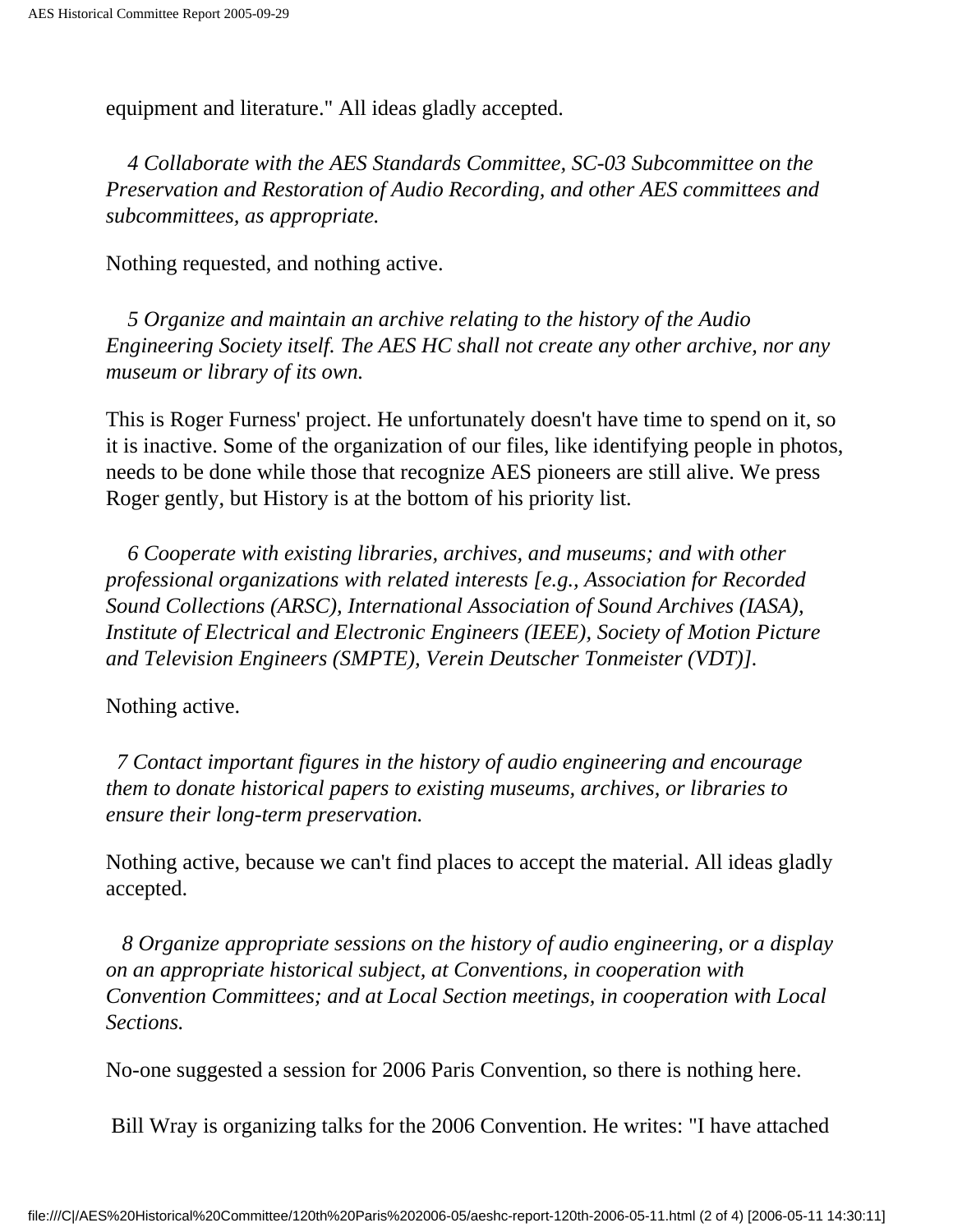the latest revision of my report to the Convention Committee. It contains updates and some additions. At this point we probably have too many good events and not enough rooms or time slots to fit them all in. We can discuss this some time soon." These are now posted [here](http://www.aes.org/aeshc/docs/committee.repts/HistoricalReport_4-19-06.pdf) for you to see.

 Irv Joel is starting to think about talks &c for 2007 New York -- ideas gladly accepted..

 *9 Create and operate two AES HC email reflectors: a Steering Committee Reflector for discussions of purely administrative matters of the Committee; and a general Historical Reflector for discussions of actual historical matters.*

Ongoing, at http://www.aes.org/aeshc/mail-sub.html and http://www.aes.org/aeshc/aeshc.internet.communications.html .[Join](http://www.aes.org/aeshc/mail-sub.html) our reflector. The email reflector continues on the "recordist.com" server, with thanks to David Josephson.

*10 Create an AES HC web site on which to publish the information compiled in the following sections.*

We continue to **upgrade and add to our [website](http://www.aes.org/aeshc/)** . Latest additions can be found at **["What's New](http://www.aes.org/aeshc/whatsnew.html)** on this website"

*11 Create a directory of museums, libraries, archives, and private collections that contain historic audio equipment or documents about the history of audio engineering.*

Ongoing at http://www.aes.org/aeshc/aeshc.links\_and\_museum\_coordination.html , linked [here.](http://www.aes.org/aeshc/aeshc.links_and_museum_coordination.html)

*12 Devise a catalog for classifying the inventions and developments made in audio engineering, based on the work of HK Thiele.*

Ongoing at http://www.thiele-krause-archive.de/

Cornelius Bradter writes: "Unfortunately the Thiele-Krause Archive is currently offline. This is due to some changes in university stuff at the TU and organisation problems. We are optimistic to overcome all problems and we hope the archive will be back online soon.